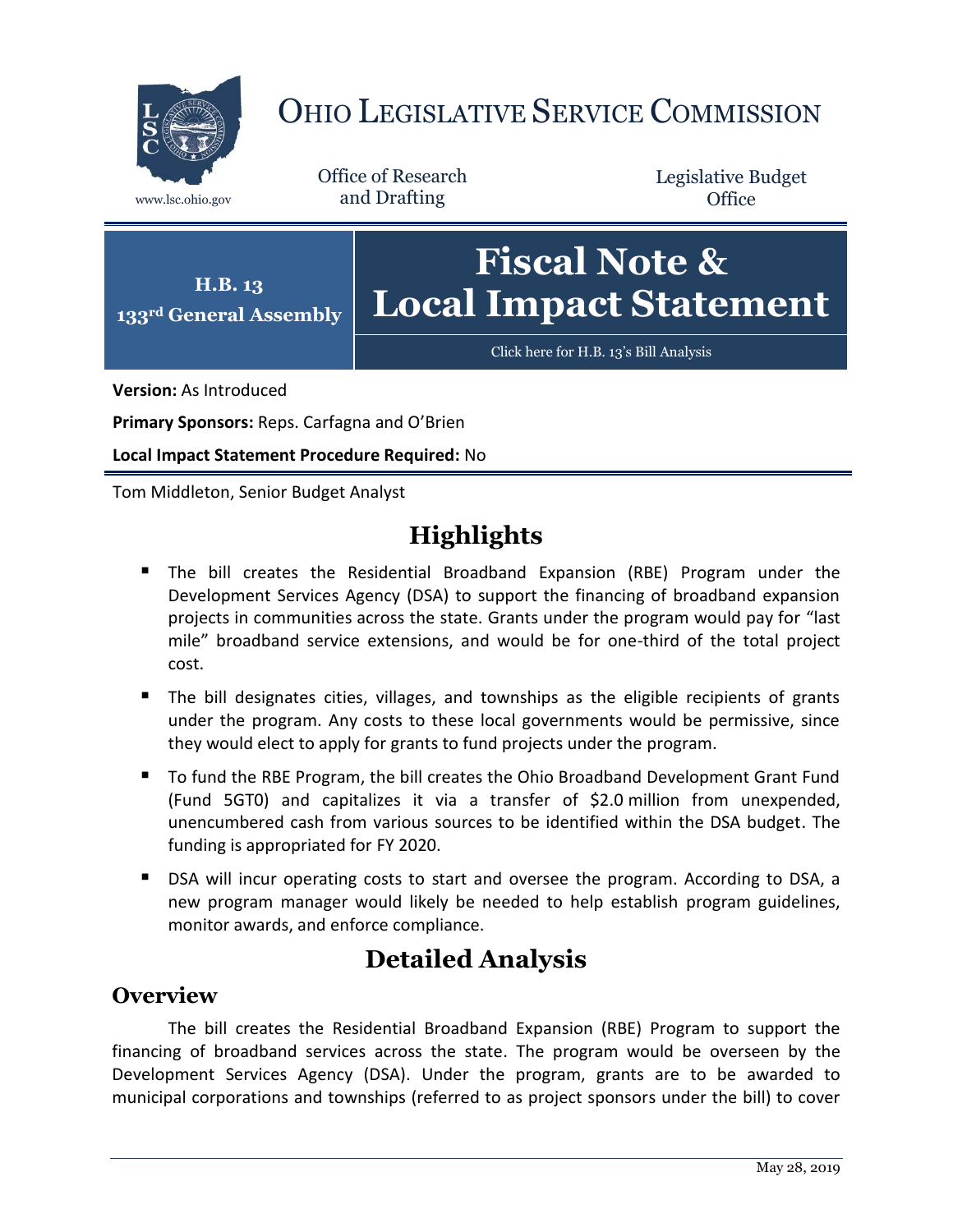the broadband funding gap for "last mile" broadband service to communities lacking broadband access.

Permanent law under the bill limits the cumulative total of grants during a biennium to no more than \$2.0 million. Since there is no cap on individual grants under the program and the bill specifies that grants will be approved on a first-come, first-served basis, this means that the entire \$2.0 million could potentially be awarded under one grant. However, the bill also allows DSA to adopt rules changing grant approval terms so that awards may not be made on a first-come, first-served basis, or so that awards may be partially funded.

#### **Program funding and operating costs**

To fund the RBE Program, the bill creates the Ohio Broadband Grant Fund (Fund 5GT0) and requires DSA to identify \$2.0 million in unexpended, unencumbered cash within the DSA budget to pay for the program. The bill appropriates the full \$2.0 million in FY 2020 through Fund 5GT0 appropriation item 195550, Broadband Development Grants.

DSA will incur operating costs to develop and oversee the program, as well as provide program statistics in its annual report, as required by the bill. According to DSA, a new program manager would likely be needed. That person's responsibility would be to help develop program guidelines, monitor awards, and assure recipients' compliance with the terms of the grants. Furthermore, if DSA elects to adopt rules permitting exceptions to the first-come, first-served grant approval process, there would be some additional administrative burden for establishing those terms and enacting further application and monitoring procedures. These costs could be paid from the \$2.0 million in appropriations in the bill provided under Fund 5GT0 appropriation item 195550, Broadband Development Grants, or perhaps other sources of funding under DSA's budget.

#### **Program participation terms**

Under the bill, responsibility for funding a project to provide last mile service is to be shared between the project sponsor and the RBE grant. The RBE grant share is to total one-third of the total project cost. To fund the remaining two-thirds of the project, the project sponsor can use revenues from a variety of sources, including (1) general revenue funds or other discretionary funds held by the project sponsor, (2) special property tax assessments on dwellings within the project area which the bill allows project sponsors to assess, (3) county funds, (4) video service provider (VSP) fees collected by the broadband provider and remitted to the project sponsor, and (5) contributions from individuals, organizations, or other entities, but not from the Connect America Fund or any other state or federal broadband expansion funds.

The bill lays out a process for project sponsors to select a broadband provider through a competitively sealed request for proposal (RFP) process and follow various requirements to expand the infrastructure to the unserved area. Any costs that project sponsors incur would be permissive. These procedural terms and various other program requirements are set forth in the bill and described in more detail in the LSC Bill Analysis.

As noted above, the bill specifies that DSA is to fund applications for RBE projects on a first-come, first-served basis until program funds for the fiscal year are no longer available. However, the bill also allows DSA to adopt rules identifying situations where projects may be funded on a partial basis, or where grant awards could be made on something other than a